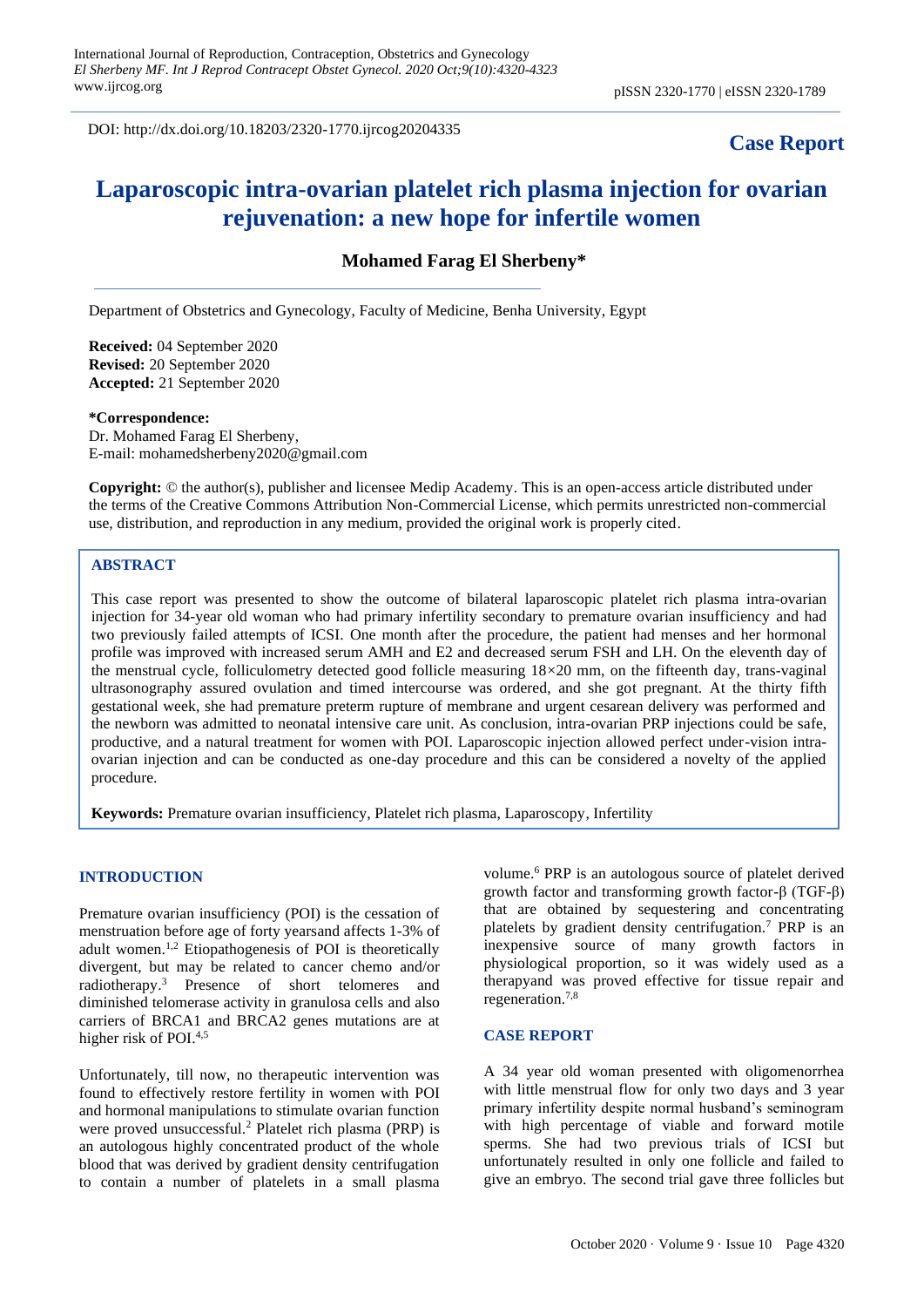none of it was suitable for ICSI and the trial was cancelled.

The patient had had a breast lump that was proved pathologically to be benign after excision. Patient was clinically evaluated and gave blood samples for determination of baseline hormonal profile (Table 1). She was asked to refrain hormonal or other medications for at least one month before committing the trial.

PRP was prepared using the Ycellbio™ PRP kits (Ycellbio Medical Company Ltd., USA) according to the manufacturer's instructions. Fourteen ml of peripheral blood were obtained under complete aseptic conditions and were added to 1 ml sodium citrate as anticoagulant. The tubes were centrifuged at 3,500 rpm for 5 minutes at room temperature and 10 ml of PRP were withdrawn in two 5 ml syringes.

The injection procedure was performed under intravenous anesthesia with sedation, using conventional system through two 1.5-2 cm incisions. Briefly, the abdomen was insufflated with  $CO<sub>2</sub>$  to a maximum pressure of 14-16 mmHg according to requirement. After abdominal exploration, the needle was advanced into the right ovary and 5 ml of PRP was injected into the ovarian stroma and then, the left ovary was injected using the other 5 ml of PRP (Figure 1). After assuring absence of needle insertion site bleeding, the apparatus was removed and wound was closed. Patient was managed postoperatively as day case and was discharged after resumption of independent motility and receiving oral fluid. Unprotected intercourse was advised and patient was asked to attend the hospital one-month after the procedure or if menstruation occurred or its predicted data was missed.

**Table 1: Patient's hormonal profile estimated at first clinical attendance and on third day of menstrual cycle at one month after procedure.**

| <b>Hormones</b>                             | <b>Baseline</b> | One month after procedure |
|---------------------------------------------|-----------------|---------------------------|
| Serum anti-Müllerian hormone (ng/ml)        | 0.01            | 0.29                      |
| $E2$ (pg/ml)                                | 19              | 52                        |
| Serum follicle stimulating hormone (mIU/ml) | 18.3            | 10.2                      |
| Serum leutinizing hormone (mIU/ml)          | 9.3             | 6                         |
| Serum prolactin (ng/ml)                     | 7.5             | 8.7                       |
| Serum thyroid stimulating hormone (µIU/ml)  | 0.52            | 0.49                      |
| Serum thyroxin $(\mu g/dl)$                 | 6.7             | 7.9                       |
| Serum tri-iodotyrosine (ng/dl)              | 118             | 134                       |



#### **Figure 1: Bilateral intraovarian PRP laparoscopic injection.**

One month after the procedure, the patient had menses and, on the third menstrual day hormonal profile was redetermined. Fortunately, serum AMH level was increased by 29 folds and serum E2 was increased by 3 folds in comparison to pre-procedure levels. Meanwhile, serum FSH and LH levels were decreased to about 55% and 65% of pre-procedure levels, respectively. Also, serum T3, T4 and prolactin levels were increased, while serum TSH level was decreased, but the change was unmeaningful (Table 1). On the  $11<sup>th</sup>$  day of the menstrual cycle, folliculometry detected good follicle measuring  $18\times20$  mm and on the 15<sup>th</sup> day, TUV detected ovulation. Timed intercourse was ordered in trial to get the highest chance for getting pregnant.

On the 2nd month after the procedure, fortunately, the patient had missed period and pregnancy test was positive and TVU detected a f

etal sac on the  $20<sup>th</sup>$  day. Fortunately, the patient completed her pregnancy uneventfully till the 35<sup>th</sup> gestational week whenever, she had premature preterm rupture of membrane and urgent cesarean delivery was conducted and the newborn was admitted to neonatal intensive care unit.

# **DISCUSSION**

Premature ovarian insufficiency/failure is considered as a heterogeneous disease state with different underlying pathogenic mechanisms, so individualized therapeutic strategy for each patient is advocated. The currently applied therapeutic strategy provided multiple advantages, on biochemical scale intra-ovarian PRP injection allowed shift of patient form POI to ovarian activity status as manifested by the increased serum AMH and E2 by 29 and 3 folds, respectively in conjunction with decreased serum FSH and LH by 55 and 65%, respectively. On physiological scale, our patient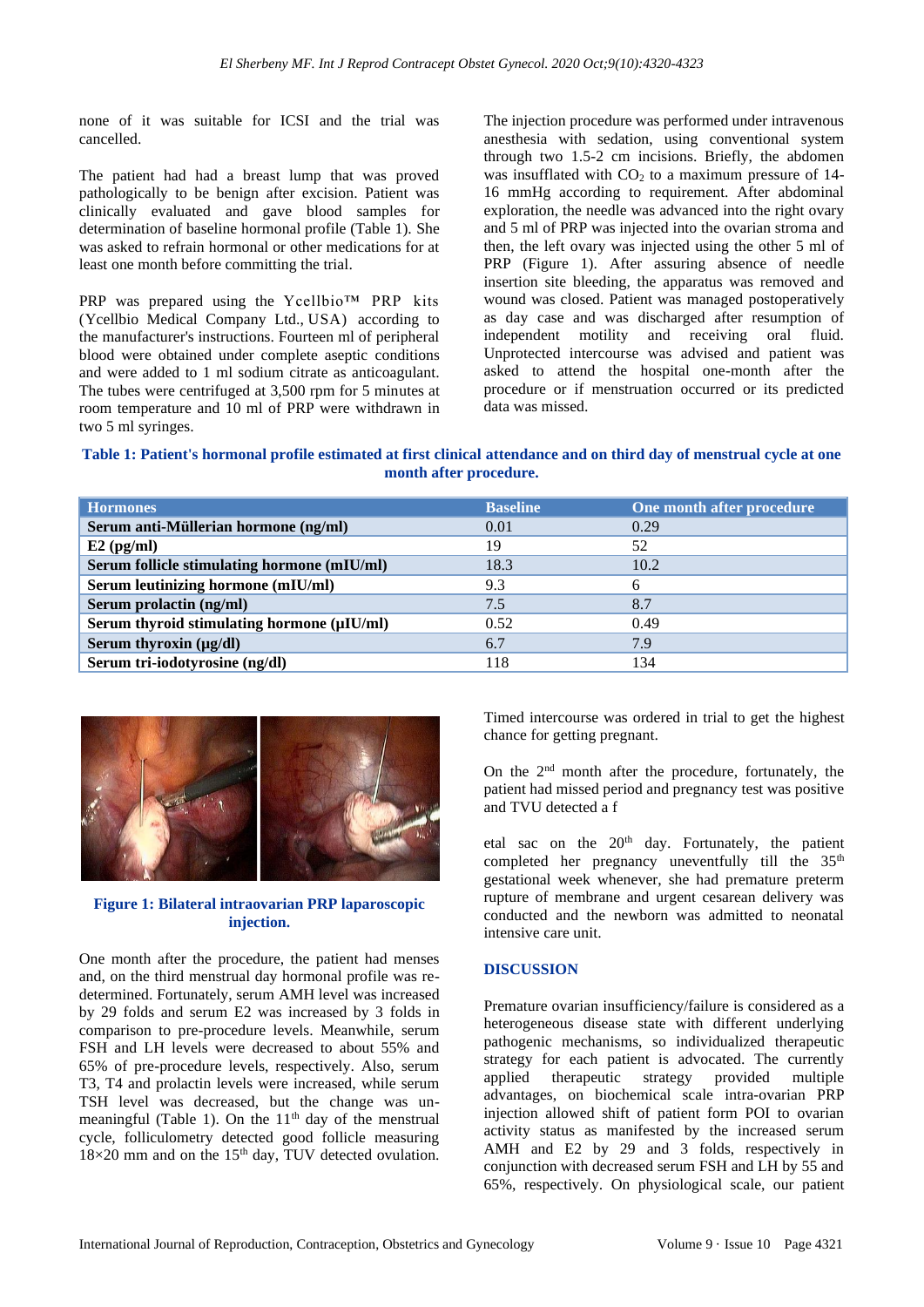had two active cycles, the first results in menstruation and the second allowed getting pregnant.

These results go in hand with Sills et al who using USguided transvaginal PRP injection for four women with diminished ovarian reserve who had at least one prior canceled IVF cycle because of poor follicular recruitment response, had reported increased serum AMH and/or decreases in FSH levels in all cases and these changes allowed retrieval of about 5 MII oocytes and IVF occurred after about 80 days after PRP injection.<sup>9</sup> Also, Sfakianoudis et al reported a natural IVF cycle that led to a biochemical pregnancy after PRP but resulted in a spontaneous abortion at the 5<sup>th</sup> gestational week and Pantos et al detected improvement in hormonal profile of POI women with decreased FSH levels and a concurrent increase of AMH levels following PRP treatment.<sup>10,11</sup> Thereafter, Sfakianoudis et al out of their pilot study including women with POI, poor ovarian response, perimenopause and menopause, reported significant improvement on the hormonal profile and the ovarian reserve status with intra-ovarian PRP infusion and detected a menstruation recovery rate of 60% of women had POI or poor ovarian response, 40% of menopausal women positively responded to PRP treatment and 80% of perimenopausal women had menstruation regularity.<sup>12</sup>

Our presented case was allowed to get unprotected intercourse after intra-ovarian PRP injection till detection of a mature follicle and subsequent ovulation on the second month, timed intercourse was undertaken and resulted in chemical and clinical pregnancy. These data indicated the feasibility of getting natural pregnancy and thus the applied procedure spared the need for pregnancy assisted techniques with its inherent failure rate and high cost especially with this patient who had previous two unsuccessful trials of ICSI.

In line with these findings, Cakiroglu et al reported that after PRP injection, 7.4% of studied women conceived spontaneously and 26.4% attempted IVF and developed embryos. Also, Petryk tried intra-ovarian PRP injection in 38 women with low ovarian reserves and had at least two unsuccessful attempts to receive oocytes through IVF and detected significant improvement in hormone levels, ten women got pregnant, four of them from natural conception and six healthy babies were born. Melo et al reported overall rates of biochemical (26.1% versus 5.4%) and clinical pregnancy (23.9% versus 5.4%) in women with abnormal ovarian reserve markers received monthly intracortical ovarian PRP injections for three cycles versus no intervention.13,14,15

These favorable outcomes for PRP could be attributed to its content of multiple growth factors which may promote ovarian neovascularization with concomitant increased intra-ovarian blood supply as previously suggested by Sfakianoudis et al who attributed the effect of PRP to its content of essential factors for neoangiogenesis.<sup>10</sup> Another attribute was the improved local ovarian immune milieu secondary to content of PRP of anti-inflammatory cytokines that may antagonize the local inflammatory process that may be responsible for follicular atresia.<sup>16</sup> Moreover, the anti-apoptotic activity of platelet contents may allow stoppage of apoptotic process accused to be the underlying pathogenic mechanism for POI.<sup>17</sup>

In support of these assumptions, Vural et al using POIanimal model found co-transplantation of MSCs and PRP allowed increased expression of TGF-β and insulin-like growth factor-1 concomitantly with increased expression of CXCL12 which functions as an anti-inflammatory chemokine.<sup>18</sup> Thereafter, Ahmadian et al using POIanimal model found PRP injection reduced the number and extent of the follicular atresia and inflammatory responses.<sup>19</sup> Moreover, PRP was found to suppress gene expression of angiopoietin 2 (ANGPT2) which is encoded protein that disrupts the vascular remodelling ability of ANGPT1 and may induce endothelial cell apoptosis, and up-regulate the expression of tyrosineprotein kinase that acts as a cell-surface receptor for vascular endothelial growth factor, thus plays an essential role in the regulation of angiogenesis, vascular development and permeability. $20$ 

# **CONCLUSION**

Intra-ovarian PRP injections could be safe, productive, and a natural treatment for women with POI especially those with previously failed attempts of assisted reproduction techniques. Laparoscopic injection allowed perfect under-vision intra-ovarian injection and can be conducted as one-day procedure and this can be considered a novelty of the applied procedure.

*Funding: No funding sources Conflict of interest: None declared Ethical approval: Not required*

# **REFERENCES**

- 1. Di-Battista A, Moysés-Oliveira M, Melaragno M. Genetics of premature ovarian insufficiency and the association with X-autosome translocations. Reproduction. 2020;160(4):R55-64.
- 2. Igboeli P, El Andaloussi S, Sheikh U, Takala H, ElSharoud A, McHugh A, et al. Intraovarian injection of autologous human mesenchymal stem cells increases estrogen production and reduces menopausal symptoms in women with premature ovarian failure: two case reports and a review of the literature. J Med Case Rep. 2020;14(1):108.
- 3. Dolmans M, Donnez J**.** Fertility preservation in women for medical and social reasons: Oocytes vs ovarian tissue. Best Pract Res Clin Obstet Gynaecol. 2020; S1521-6934(20): 30122-X.<br>4. Fattet A, Toupance S, Thornton
- A, Toupance S, Thornton S, Monnin N, Guéant J, Benetos A, et al. Telomere length in granulosa cells and leukocytes: a potential marker of